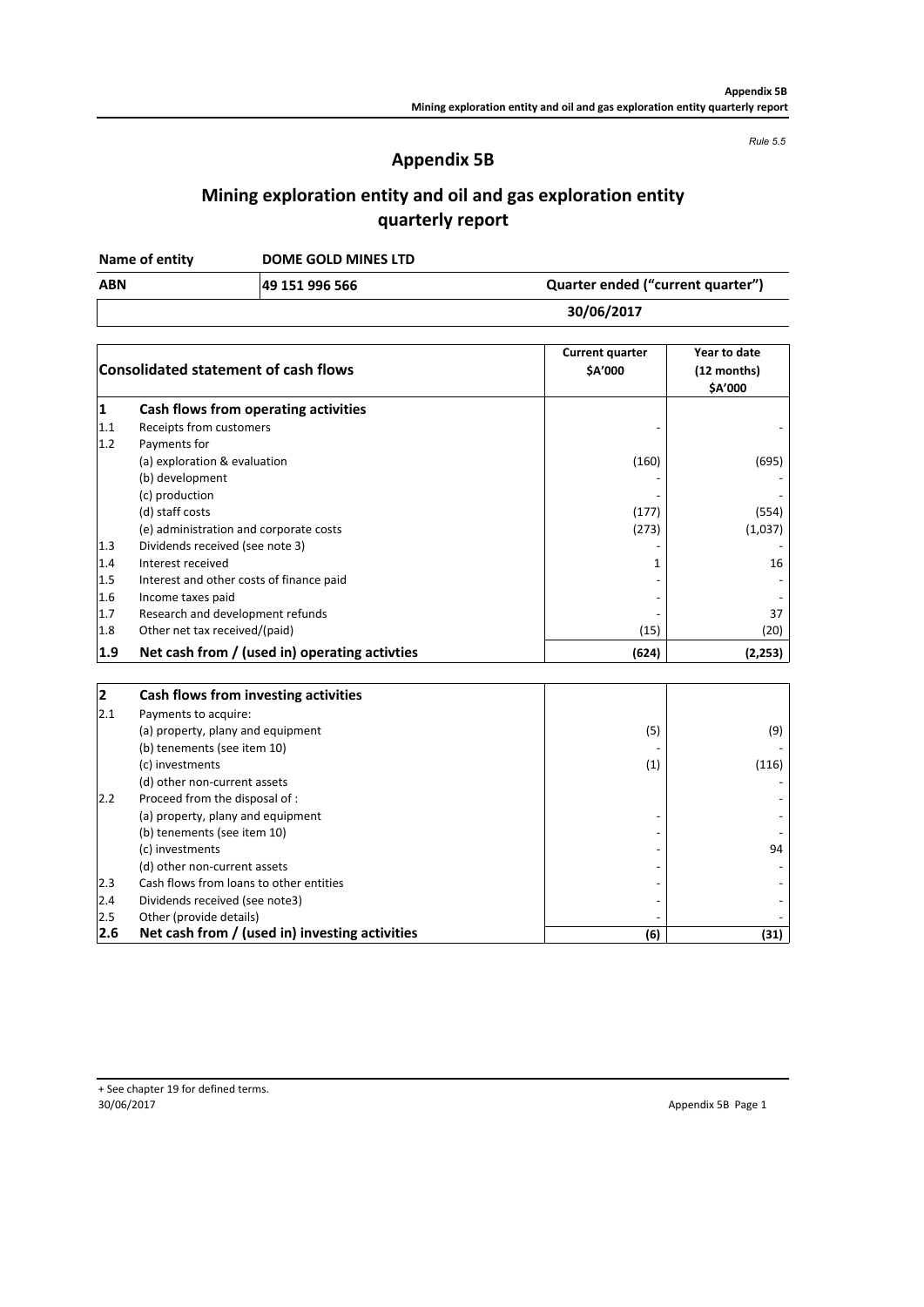#### **Appendix 5B**

**Mining exploration entity and oil and gas exploration entity quarterly report**

| <b>Consolidated statement of cash flows</b>                                        | <b>Current quarter</b><br><b>SA'000</b> | Year to date<br>(12 months)<br><b>SA'000</b> |
|------------------------------------------------------------------------------------|-----------------------------------------|----------------------------------------------|
| 3<br>Cash flows from financing activities                                          |                                         |                                              |
| Proceeds from issues of shares<br>3.1                                              | 1,896                                   | 3,771                                        |
| 3.2<br>Proceeds from issues of convertible notes                                   |                                         |                                              |
| 3.3<br>Proceeds from exercise of share options                                     |                                         |                                              |
| Transaction costs related to issue of shares, convertible notes or options<br> 3.4 |                                         |                                              |
| 3.5<br>Proceeds from borrowings                                                    |                                         |                                              |
| 3.6<br>Repayment of borrowings                                                     | (272)                                   | (278)                                        |
| 3.7<br>Transaction costs related to loans and borrowings                           |                                         |                                              |
| 3.8<br>Dividends paid                                                              |                                         |                                              |
| 3.9<br>Other - issue expenses paid                                                 | (146)                                   | (346)                                        |
| Net cash from / (used in) financing activities<br>3.10                             | 1,478                                   | 3,147                                        |

| 14            | Net increase/ (decrease) in cash and cash equivalents for the   |       |          |
|---------------|-----------------------------------------------------------------|-------|----------|
|               | period                                                          |       |          |
| 4.1           | Cash and cash equivalents at beginning of period                | 333   | 319      |
| 4.2           | Net cash from / (used in) operating activities (item 1.9 above) | (624) | (2, 253) |
| $ 4.3\rangle$ | Net cash from / (used in) investing activities (item 2.6 above) | (6)   | (31)     |
| 4.4           | Net cash from / (used in) financing activities (item 3.10above) | 1,478 | 3,147    |
| 14.5          | Effect of movement in exchange rates on cash held               |       | (0)      |
| 4.6           | Cash and cash equivalent at end of period                       | 1,182 | 1,182    |

| 15   | Reconciliation of cash and cash equivalent                                                | <b>Current quarter</b><br><b>SA'000</b> | <b>Previous quarter</b><br>\$A'000 |
|------|-------------------------------------------------------------------------------------------|-----------------------------------------|------------------------------------|
| 15.1 | <b>Bank balances</b>                                                                      | 46                                      | 32                                 |
| 15.2 | Call deposits                                                                             | 1,136                                   | 301                                |
| 15.3 | <b>Bank overdrafts</b>                                                                    |                                         |                                    |
| 5.4  | Other (provide details)<br>Cash and cash equivalents at end of quarter (should equal item |                                         |                                    |
| 15.5 | 4.6 above)                                                                                | 1,182                                   | 333                                |

| 6   | Payments to directors of the entity and their associates                                              | <b>Current quarter</b><br><b>SA'000</b> |
|-----|-------------------------------------------------------------------------------------------------------|-----------------------------------------|
| 6.1 | Aggregate amount of payments to these parties included in item 1.2                                    | 96                                      |
| 6.2 | Aggregate amount of cash flow from loans to these parties included in item 2.3                        | $\overline{\phantom{0}}$                |
| 6.3 | Included below any explanation necessary to understand the transactions included in items 6.1 and 6.2 |                                         |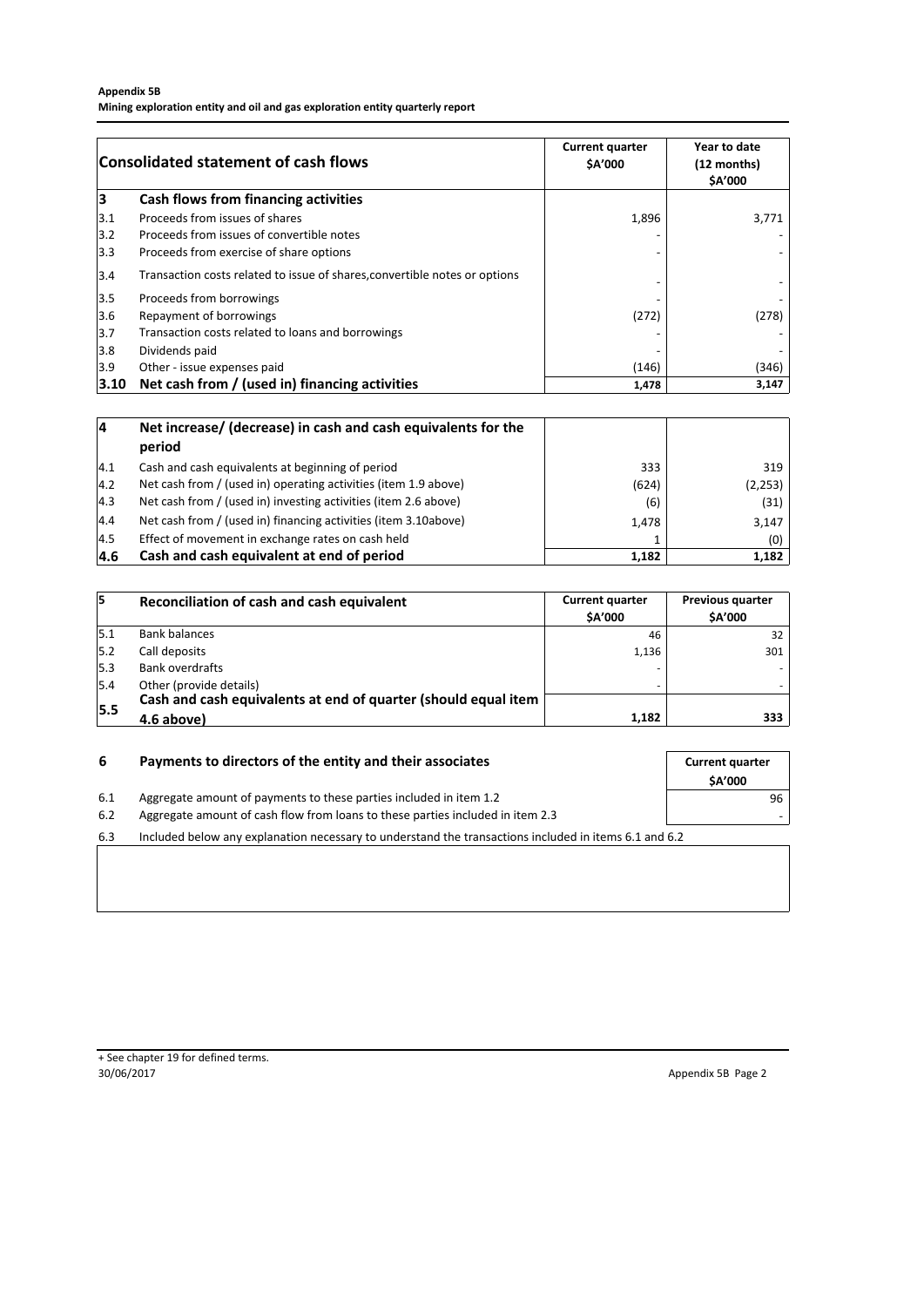# **Payments to related entities of the entity and their associates The Current quarter**

- 7.1 Aggregate amount of payments to these parties included in item 1.2
- 7.2 Aggregate amount of cash flow from Ioans to these parties included in item 2.3

7.3 Included below any explanation necessary to understand the transactions included in items 7.1 and 7.2

| 8   | <b>Financing facilities available</b>                          | Total facility amount           | Amount drawn              |
|-----|----------------------------------------------------------------|---------------------------------|---------------------------|
|     | Add notes as necessary for an understanding of<br>the position | at quarter end<br><b>SA'000</b> | at quarter end<br>\$A'000 |
| 8.1 | Loan facilities                                                | 4.600                           | 1,098                     |
| 8.2 | Credit standby arrangements                                    |                                 | -                         |
| 8.3 | Other (please specify)                                         |                                 | -                         |

8.4 Included below a description of each facility above, including the lender, interest rate and whether it is secured or unsecured. If any additional facilities have been entered into or are proposed to be entered into after quarter end, include details of those facilities as well.

Lender: Luxury Enterprises Ltd 5% unsecured loan \$1m loan facility Lender: Tiger Ten Investment Ltd 5% unsecured loan \$3.5m loan facility

Lender: Mr Tadao Tsubata 5% unsecured loan \$100K loan facility

| 9   | <b>Estimated Cash outflow for next quarter</b> | <b>SA'000</b> |
|-----|------------------------------------------------|---------------|
| 9.1 | Exploration and evaluation                     | 305           |
| 9.2 | Development                                    | -             |
| 9.3 | Production                                     |               |
| 9.4 | Staff costs                                    | 111           |
| 9.5 | Administration and corporate costs             | 260           |
| 9.6 | Other (provide details if material)            |               |
| 9.7 | <b>Total estimated cash outflow</b>            | 676           |

**\$A'000**